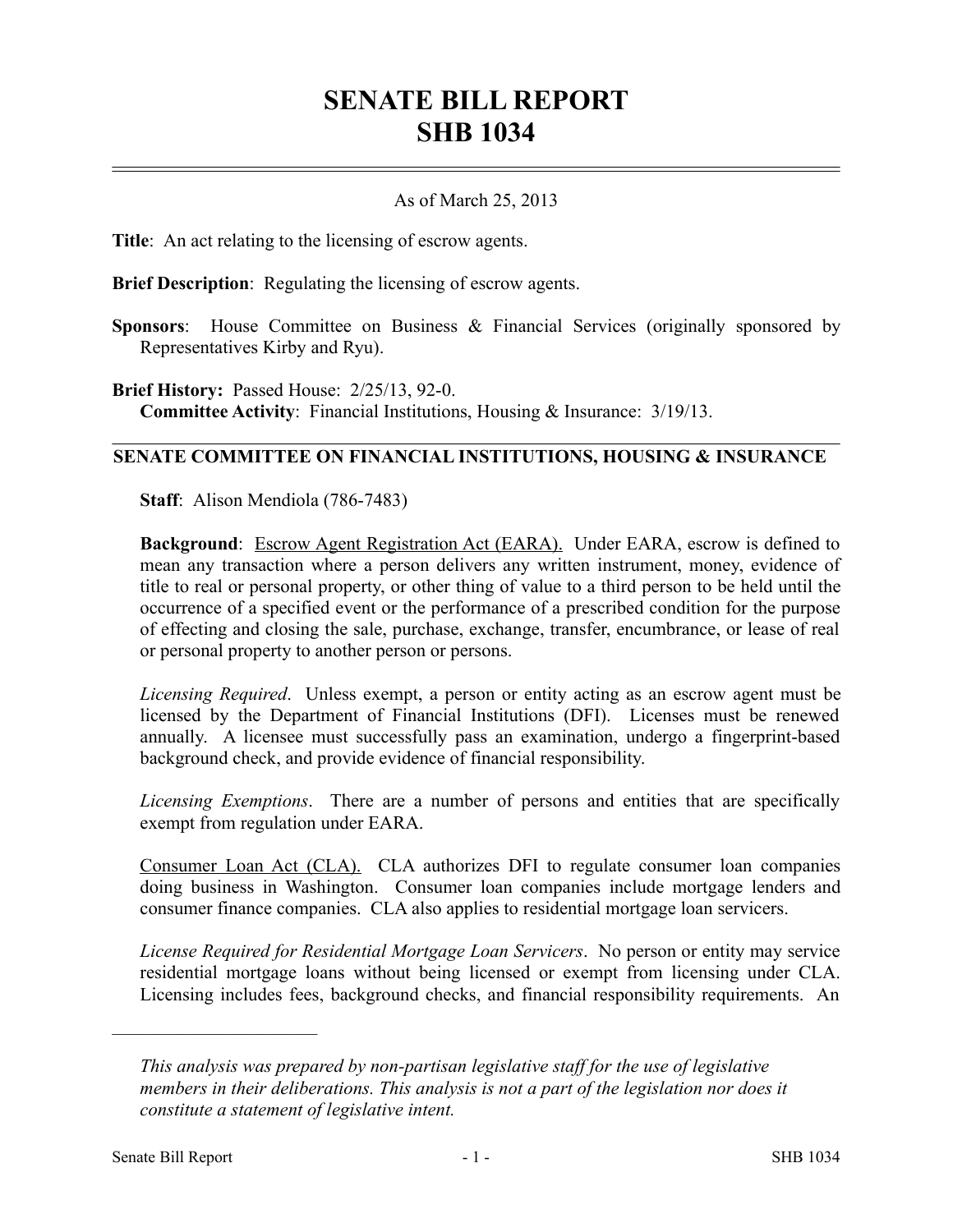applicant or a principal of an applicant for a CLA license may not have provided unlicensed residential mortgage loan modification services in the five years prior to the license application. The Director of DFI (Director) may deny a license for revocation or suspension if a license related to lending, settlement services, or loan servicing was suspended by this state, another state, or the federal government within five years of the date of the application. There are a number of disclosure, reporting, fee, and payment provisions for residential mortgage loan servicers under CLA.

*Licensing Exemptions*. CLA provides exemptions from licensing for:

- any person making loans primarily for business, commercial, or agricultural purposes or making loans to government, government agencies, instrumentalities, or to an organization as defined in the federal Truth in Lending Act;
- entities licensed as a bank, savings bank, trust company, savings and loan association, building and loan association, or credit union under state or federal law;
- entities licensed as pawnbrokers;
- entities making loans for retail installment sales of goods and services;
- entities licensed as a check casher or seller;
- entities making loans under the Housing Trust Fund;
- entities making loans under programs of the federal government that provide funding or access to funding for single-family housing developments or grants to low-income individuals for the purchase or repair of single-family housing;
- nonprofit housing organizations making loans, or loans made, under housing programs that are funded by federal or state programs if the primary purpose of the programs is to assist low-income borrowers with purchasing or repairing housing or the development of housing for low-income state residents; and
- entities making loans that are not residential mortgage loans under a credit card plan.

The Director may waive licensing CLA provisions for persons making mortgage loans when the Director determines it is necessary to facilitate commerce and protect consumers.

Regulation Under the EARA and the CLA. In 2009, a law was enacted that regulates residential mortgage loan servicers under CLA. In 2010, changes to EARA were made, including changes to the exemptions from regulation under EARA. As a result of the 2009 and 2010 legislation, a small group of people who service residential mortgage loans are regulated under EARA and CLA. In 2011, a law was enacted that made a number of changes to the scope of CLA, including allowing the Director to waive CLA licensing provisions in certain circumstances.

**Summary of Bill**: EARA. The definition of escrow includes the collection and processing of payments and the performance of related services by a third party on seller-financed loans secured by a lien on real or personal property, but excludes vessel transfers.

CLA. Entities licensed under EARA that process payments on seller-financed loans secured by liens on real or personal property are exempt from regulation under CLA.